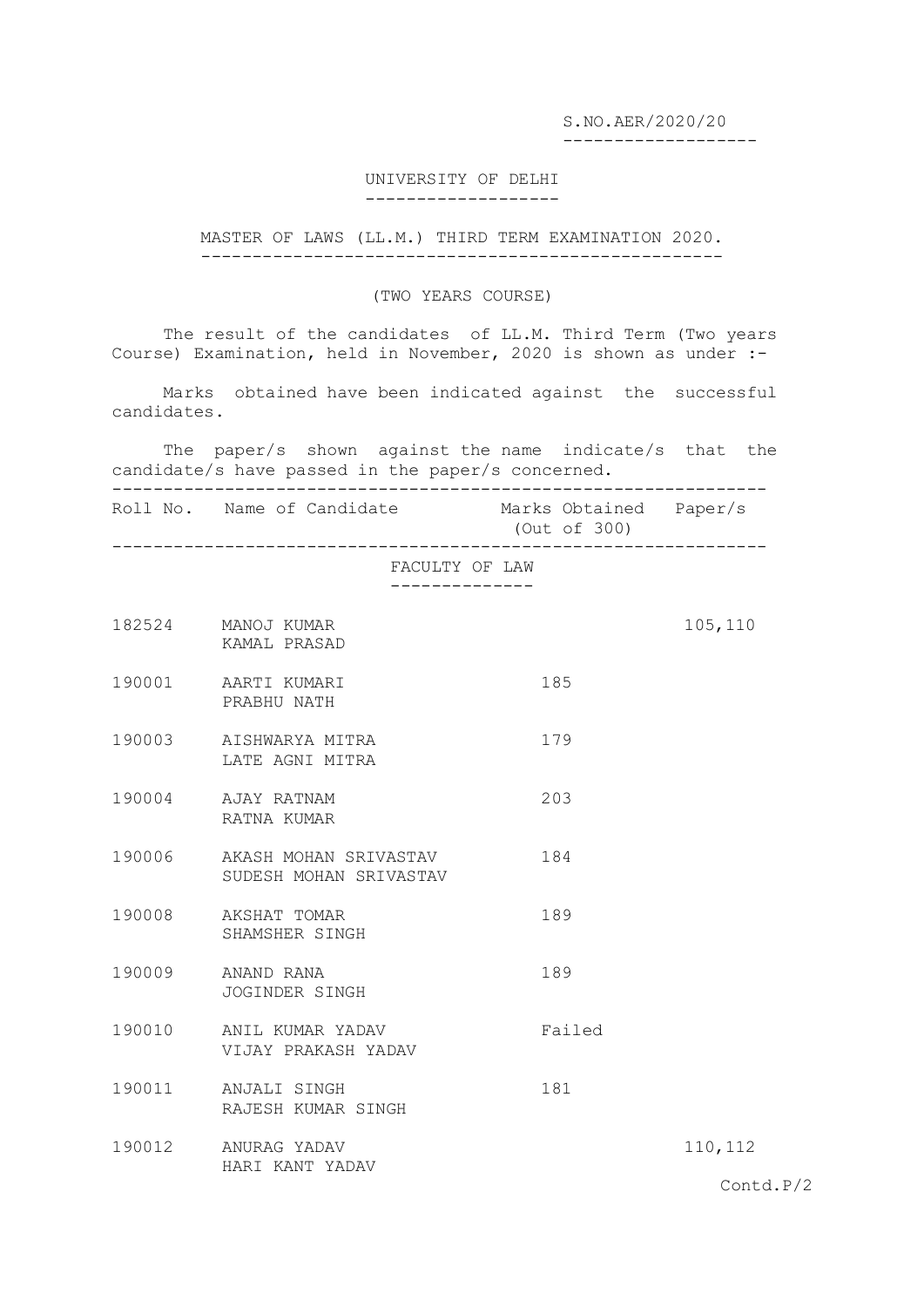| UNIVERSITY OF DELHI                                   |                                                   |              |     |  |
|-------------------------------------------------------|---------------------------------------------------|--------------|-----|--|
| LL.M. THIRD TERM (TWO YEARS COURSE) EXAMINATION 2020. |                                                   |              |     |  |
|                                                       | Roll No. Name of Candidate Marks Obtained Paper/s | (Out of 300) |     |  |
|                                                       | FACULTY OF LAW                                    |              |     |  |
|                                                       | 190013 ARUN KANWA<br>DEEPENDER KUMAR              | 177          |     |  |
|                                                       | 190014 ASTHA MODI<br>PRABHASH CHANDER MODI        | 186          |     |  |
|                                                       | 190015 AVINISH KUMAR SAURABH<br>MAHESH RAI        | 179          |     |  |
|                                                       | 190016 AYESHA GUPTA<br>RAJESH GUPTA               | 185          |     |  |
| 190017 BHAWNA                                         | RAKESH KUMAR                                      |              | 105 |  |
|                                                       | 190018 CHANDAN KUMAR<br>PARAS NATH BHAGAT         | 184          |     |  |
|                                                       | 190019 DAVID NAULAK                               | 176          |     |  |
|                                                       | 190020 DEEPANJALI KASHYAP                         | 167          |     |  |
| 190021 DEEPTI                                         | SANKRATYANAN                                      | 165          |     |  |
| 190023                                                | GAURAV CHAUDHARY<br>RAM BAHADUR                   | 208          |     |  |
| 190024                                                | GAURAV SINGHAL<br>HARI KISHAN SINGHAL             | 186          |     |  |
| 190026                                                | HARDEEP SAINI<br>RAJBIR SINGH                     | 174          |     |  |
| 190027                                                | HEMANT KUMAR TRIPATHI<br>PAWAN KUMAR TRIPATHI     | 182          |     |  |
| 190028                                                | HIMANSHOO ATRI<br>BALDEV RAJ                      | 189          |     |  |
| 190029                                                | JANET VANLALDINPUII<br>F.LALHULIANA               | 206          |     |  |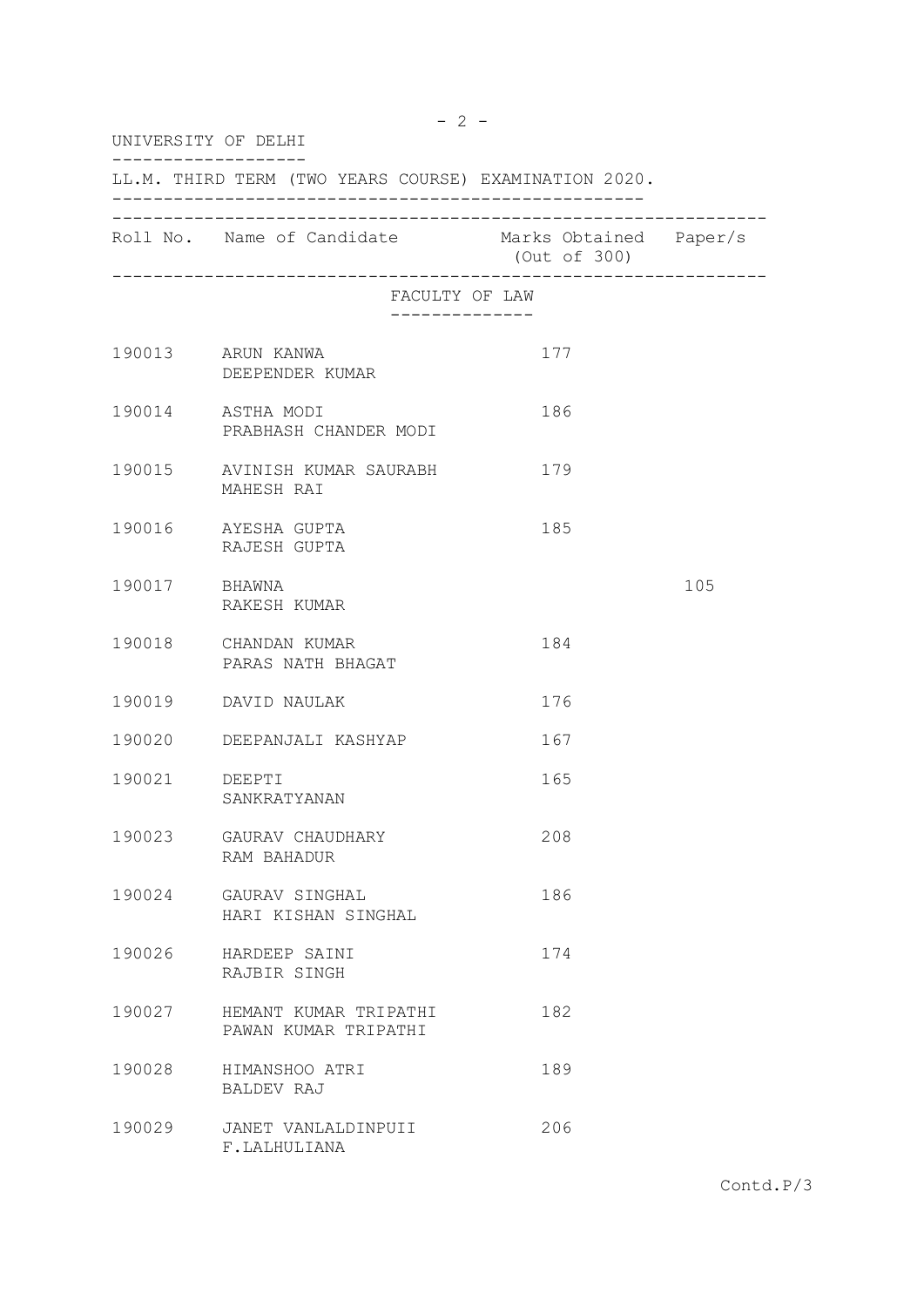| UNIVERSITY OF DELHI                                   |                                                   |              |          |  |
|-------------------------------------------------------|---------------------------------------------------|--------------|----------|--|
| LL.M. THIRD TERM (TWO YEARS COURSE) EXAMINATION 2020. |                                                   |              |          |  |
|                                                       | Roll No. Name of Candidate Marks Obtained Paper/s | (Out of 300) |          |  |
|                                                       | FACULTY OF LAW                                    |              |          |  |
|                                                       | 190030 KAMLESH KUMAR<br>CHANDAR SHEKHAR           | 174          |          |  |
|                                                       | 190031 KANAK GAURAV<br>RAJIV KUMAR                | 182          |          |  |
|                                                       | 190032 KARTIKEYA MISHRA<br>RAKESH KUMAR MISHRA    | 169          |          |  |
| 190033 KUNAL                                          | SH. SUKHBIR SINGH                                 | 209          |          |  |
|                                                       | 190035 MOHAMMAD KASIM<br>WALI MOHD                | 165          |          |  |
|                                                       | 190036 MOHD SHAQIB KHAN<br>ABDULLAH KHAN          |              | 107,110  |  |
|                                                       | 190037 NITIN AGNIHOTRI                            | 190          |          |  |
|                                                       | 190038 NITISH KUMAR<br>DEEP NARAYAN CHOUDHARY     | 175          |          |  |
|                                                       | 190039 PAWAN KUMAR YADAV<br>PHOOLCHANDRA YADAV    | 189          |          |  |
| 190040                                                | POOJA CHANDA<br>SUBHASH CHANDA                    |              | 107, 112 |  |
| 190041                                                | PRANJAL GANGWAR<br>THAKUR DAS                     | 182          |          |  |
| 190042                                                | PUSHPENDRA KUMAR ANURAGI<br>BABU LAL ANURAGI      | 165          |          |  |
| 190043                                                | RAJAT TOMAR<br>RAJESH KUMAR                       | 171          |          |  |
| 190044                                                | RAKESH<br>RAM KUMAR                               |              | 112      |  |
| 190045                                                | RAKHI PATHAK<br>GANESH BIHARI PATHAK              | 195          |          |  |

Contd.P/4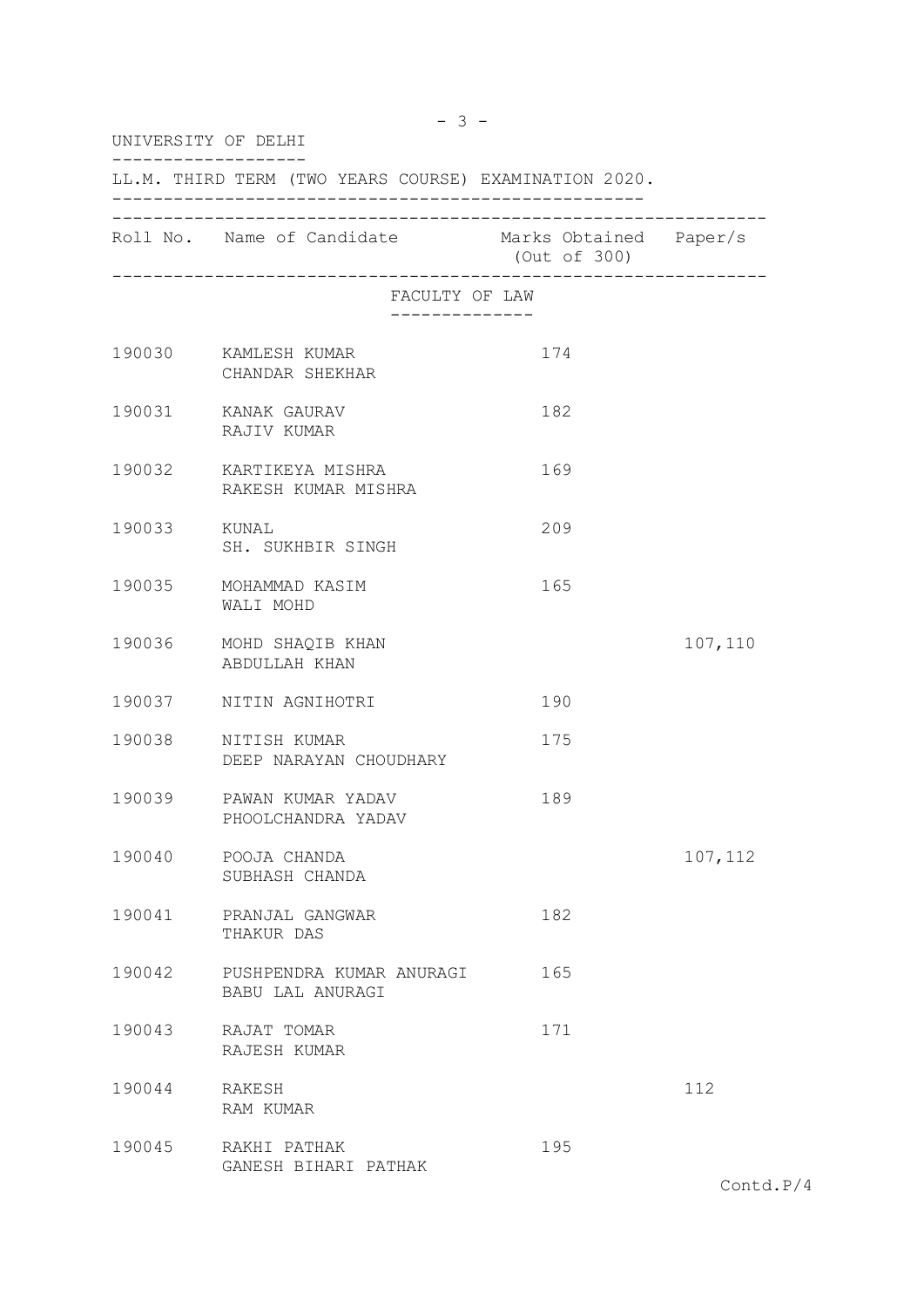| UNIVERSITY OF DELHI<br>LL.M. THIRD TERM (TWO YEARS COURSE) EXAMINATION 2020. |                                               |     |         |  |
|------------------------------------------------------------------------------|-----------------------------------------------|-----|---------|--|
|                                                                              |                                               |     |         |  |
|                                                                              | FACULTY OF LAW<br>--------------              |     |         |  |
|                                                                              | 190046 RAVI KUMAR<br>BALRAM SINGH             | 170 |         |  |
|                                                                              | 190047 RIA GANDHI<br>MANISH GANDHI            | 196 |         |  |
|                                                                              | 190048 RIYA JAIN<br>R.K. JAIN                 | 193 |         |  |
|                                                                              | 190049 SAFEEM A S<br>SALAM A M                | 173 |         |  |
|                                                                              | 190051 SAPNA KUMARI MEENA<br>RAMLAL MEENA     |     | 105,106 |  |
|                                                                              | 190052 SAUMYA SHUKLA<br>MANOJ KUMAR SHUKLA    | 173 |         |  |
|                                                                              | 190053 SAVNEET KAUR<br>INDERPAL SINGH         | 177 |         |  |
|                                                                              | 190054 SHALINI MAHAL<br>SUDESH PAL MAHAL      | 195 |         |  |
|                                                                              | 190055 SHIPRA SINGH<br>INDU PRAKASH SINGH     |     | 110     |  |
| 190056                                                                       | SHIVAM KAUSHIK<br>ATUL KAUSHIK                | 165 |         |  |
| 190057                                                                       | SONALIKA RAUNIYAR<br>PRADUMAN PRASAD RAUNIYAR | 180 |         |  |
| 190058                                                                       | TULIKA DAS<br>TUSHAR DAS                      | 186 |         |  |
| 190059                                                                       | UVEIS AHMED<br>SALEEM AHMED                   | 180 |         |  |
| 190060                                                                       | VARUN SINGH THAKUR<br>R N THAKUR              | 172 |         |  |
| 190061                                                                       | VATIKA CHAUDHARY<br>PRAVEEN KUMAR             | 177 |         |  |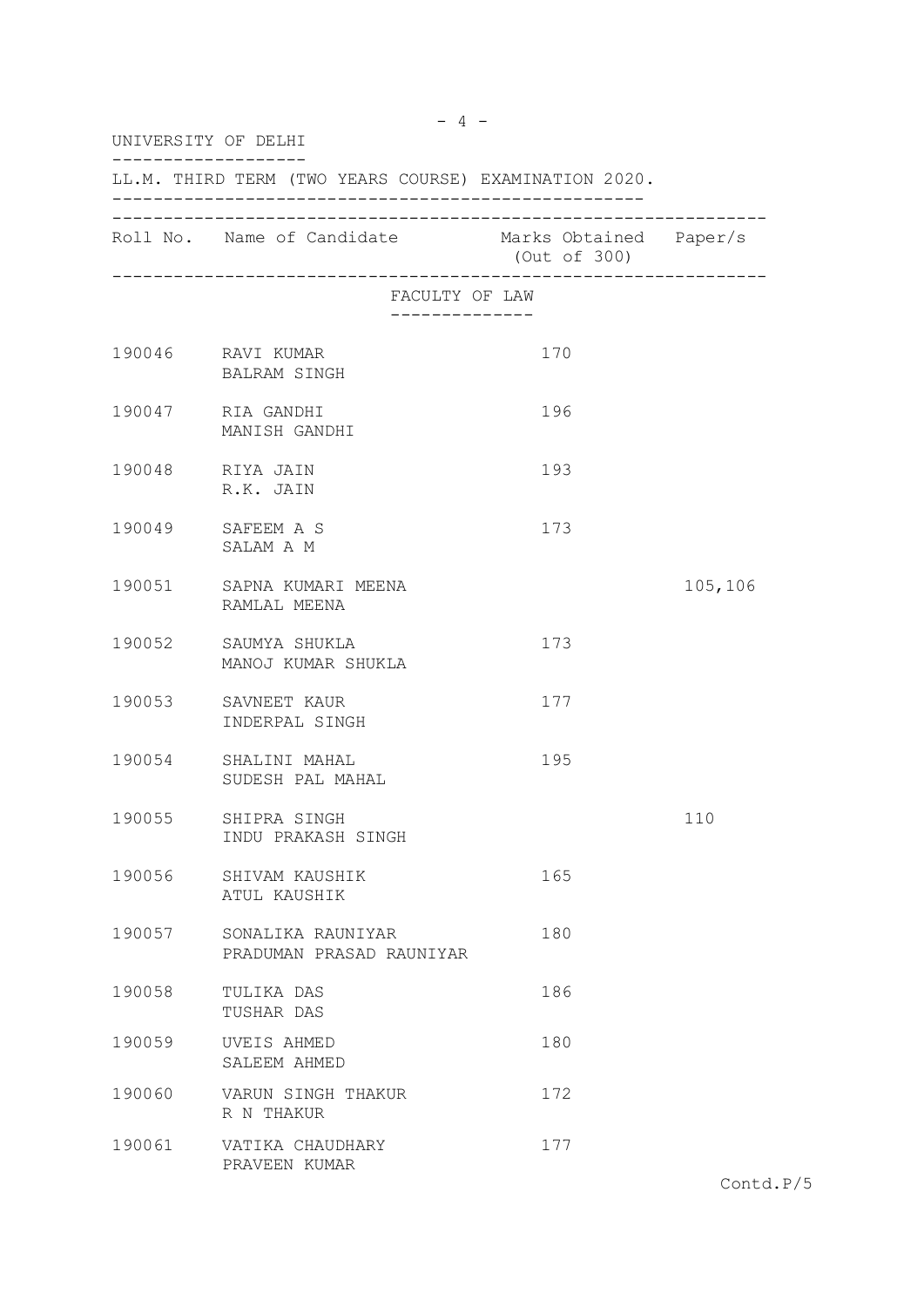| UNIVERSITY OF DELHI                                   |                                                              |              |          |  |
|-------------------------------------------------------|--------------------------------------------------------------|--------------|----------|--|
| LL.M. THIRD TERM (TWO YEARS COURSE) EXAMINATION 2020. |                                                              |              |          |  |
|                                                       | Roll No. Name of Candidate Marks Obtained Paper/s            | (Out of 300) |          |  |
|                                                       | FACULTY OF LAW                                               |              |          |  |
|                                                       | 190062 VIKAS KUMAR<br>RAMESH KUMAR                           | 187          |          |  |
|                                                       | 190063 YOGANSHU SEHGAL<br>LALIT SEHGAL                       | 167          |          |  |
|                                                       | 190121 SHELLY (W)<br>D/O VIRENDER                            |              | 110, 115 |  |
|                                                       | EX-STUDENTS                                                  |              |          |  |
|                                                       | 190201 AMIT KUMAR PANKAJ<br>PRAHLAD RAM                      | 172          |          |  |
|                                                       | 190208 ASHISH KUMAR YADAV<br>RAMESH CHANDRA YADAV            | 184          |          |  |
|                                                       | 190214 EKTA GARG<br>MAHENDRA GARG                            | 184          |          |  |
|                                                       | 190216 HIMANI ARYA<br>SANJAY ARYA                            | 185          |          |  |
|                                                       | 190218 IMMANUEL LALSANSHIM KEIVOM 182<br>MALSAWMTHANG KEIVOM |              |          |  |
| 190222                                                | MOHIT SEHRAWAT<br>RAGHUBIR SINGH SEHRAWAT                    | 195          |          |  |
| 190223                                                | NARENDRA<br>JAIKARAN SINGH                                   | 180          |          |  |
| 190224                                                | NAWAL KISHORE<br>SRI AMBIKA SINGH                            | 178          |          |  |
| 190751                                                | AKANCHYA REGMI<br>GANESH KUMAR REGMI                         | 188          |          |  |
| 190802                                                | CHITRA LEKHA<br>RAMESH CHAND                                 |              | 115      |  |
| 190804                                                | BHAVYA MALIK<br>BHUPINDER MALIK                              |              | 110,115  |  |

Contd.P/6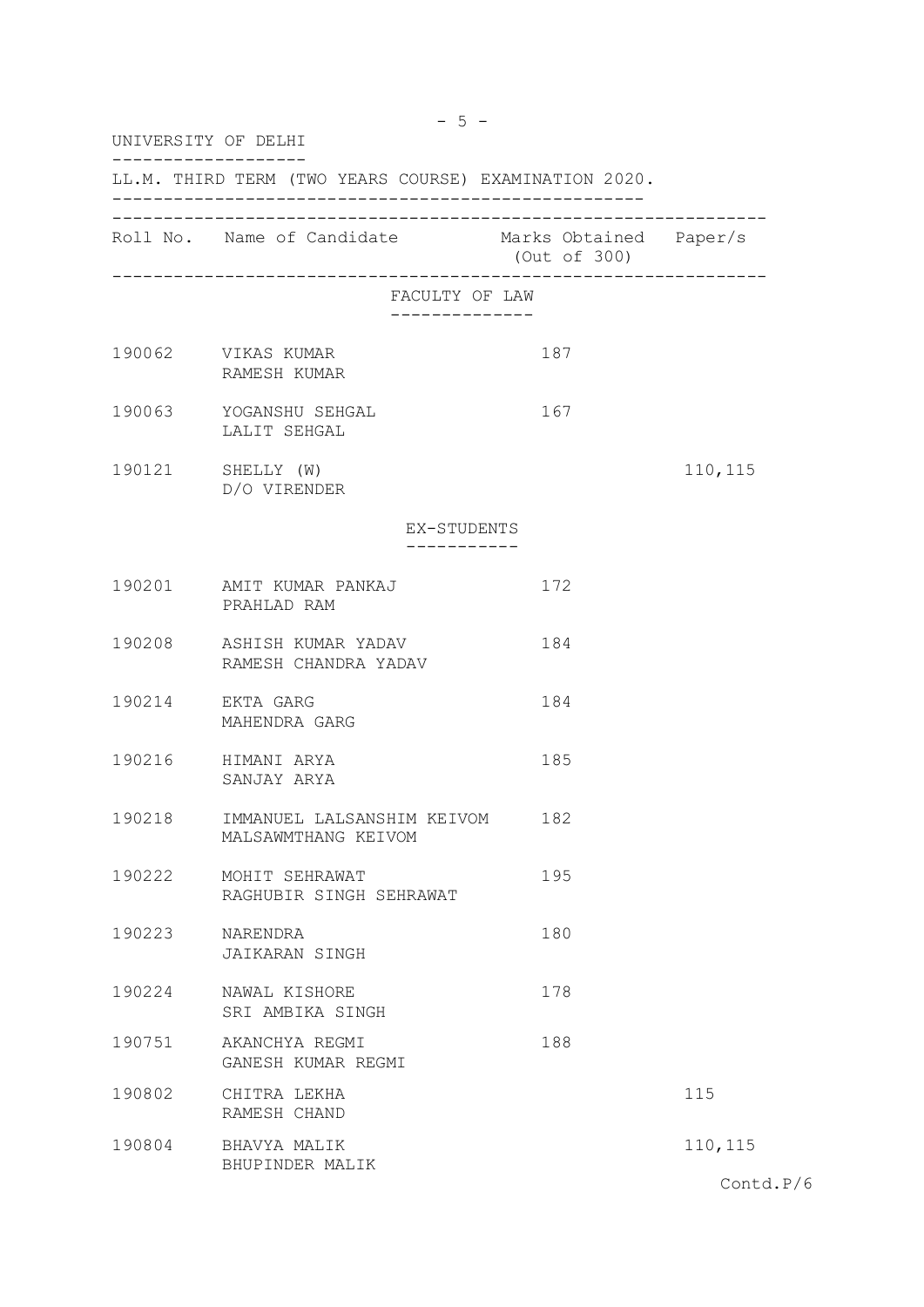| UNIVERSITY OF DELHI                                   |                                                               |              |          |  |
|-------------------------------------------------------|---------------------------------------------------------------|--------------|----------|--|
| LL.M. THIRD TERM (TWO YEARS COURSE) EXAMINATION 2020. |                                                               |              |          |  |
|                                                       | Roll No. Name of Candidate Marks Obtained Paper/s             | (Out of 300) |          |  |
|                                                       | ._________________________________<br>EX-STUDENTS             |              |          |  |
|                                                       | FACULTY OF LAW                                                | . <u>.</u> . |          |  |
|                                                       | 190807 KSHMA SHARMA<br>CHANDRA DATTA SHARMA                   | Failed       |          |  |
|                                                       | 190809 AMIT YADAV<br>HAWA SINGH                               |              | 110      |  |
|                                                       | 190810 RAHUL SAINI<br>BHAGWAN DASS SAINI                      |              | 110, 115 |  |
|                                                       | 190814 MANVENDRA SINGH CHAUHAN Absent<br>SUDHIR SINGH CHAUHAN |              |          |  |
|                                                       | 190816 LAKSHAY YADAV<br>BRIJ MOHAN YADAV                      | Absent       |          |  |
|                                                       | 190819 ASHWANI NITHARWAL<br>RAKESH NITHARWAL                  |              | 110      |  |
|                                                       | 190853 KAJAL GARG<br>MUKESH KUMAR GARG                        | 197          |          |  |
|                                                       | 190862 SAMITA DHAKA<br>MOOLCHAND DHAKA                        | 186          |          |  |
| 190863                                                | RAMANDEEP SINGH<br>BOOTH SINGH                                | 171          |          |  |
| 190864                                                | ANITA YADAV<br>RAJKUMAR YADAV                                 | 176          |          |  |
| 190870                                                | SUNIL KUMAR<br>SUBHASH CHANDRA                                | 170          |          |  |
| 190872                                                | SHARIQ ANSARI<br>MOHD MUKHTAR ANSARI                          | 172          |          |  |
| 190873                                                | AMIT KUMAR<br>L S YADAV                                       | 183          |          |  |
| 190883                                                | ADITI RAGHAV<br>ASHOK RAGHAV                                  | 198          |          |  |